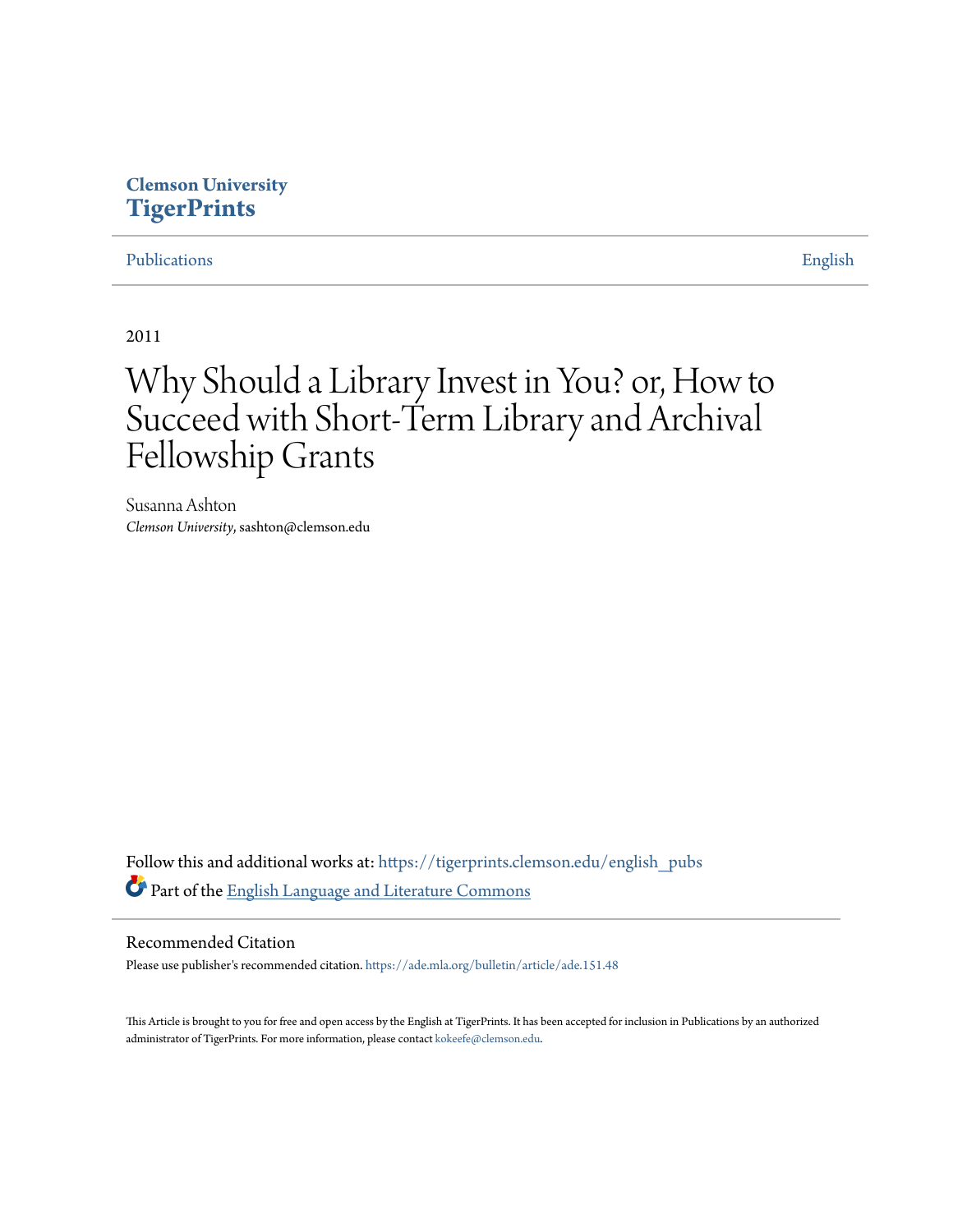*The author is associate professor and former associate chair of the English department at Clemson University.*

SHORT-TERM library fellowships are quite likely the single most common kind of national research grant given out to scholars in the humanities. The Massachusetts Historical Society alone gives out twenty short-term library fellowships. Almost every major private university and scholarly library (including the Huntington, Newberry, Yale's Beinecke, Harvard's Houghton, and the New-York Historical Society), many public universities (such as the University of Texas, Austin), many major public libraries (such as the Boston Public Library and the New York Public Library), and many small specialized research libraries administrate these types of grants.

They are often modest in their monetary amounts (ranging from \$1,500 to \$4,000) and almost always distributed directly to the individual scholar. They rarely cause much of a blip on the radar of most college and university accounts that track billion-dollar National Science Foundation grants or large institutionsponsored foundation awards such as those from the National Endowment for the Humanities or from the United States Department of State's Fulbright program. Nonetheless, these modest library grants provide critical footholds for emerging careers. They provide money that isn't modest to an underpaid assistant professor or struggling graduate student, and they provide critical logistical, emotional, and scholarly support. They usually presume a scholar will be in residence at the institution for any period between two to eight weeks. Their applications tend to be fairly short, don't need extensive signatures or approvals from university officials, and usually require only two or three recommendations. Moreover, if you can win one, do good work, and produce a "deliverable" in the form of a peer-reviewed publication, you might well have launched yourself on a roll of scholarly awards. Money begets money.

The rise of these fellowships over the last few decades is truly one of the most exciting developments in scholarly culture in the United States. As Caroline Sloat of the American Antiquarian Society (AAS) observed, fellowships at institutions such as the AAS have existed since the 1970s, but their availability and growth have increased tremendously, as both donors and applicants have expressed more and more interest in them. The AAS, for example, currently offers over a dozen shortterm library grants. Moreover, Sloat points out that the growth of Web sites, blogs, and electronic discussion lists in the past decade has allowed libraries to publicize their grants in new ways, and while they therefore are becoming more competitive, libraries are doing their best to keep up with the excitement by finding additional donors to fund such awards. Indeed, the growth in available fellowships is partly due to their popularity among donors, who can see immediate use, appreciation, and publicity for expensive and often painstakingly acquired library materials. Thus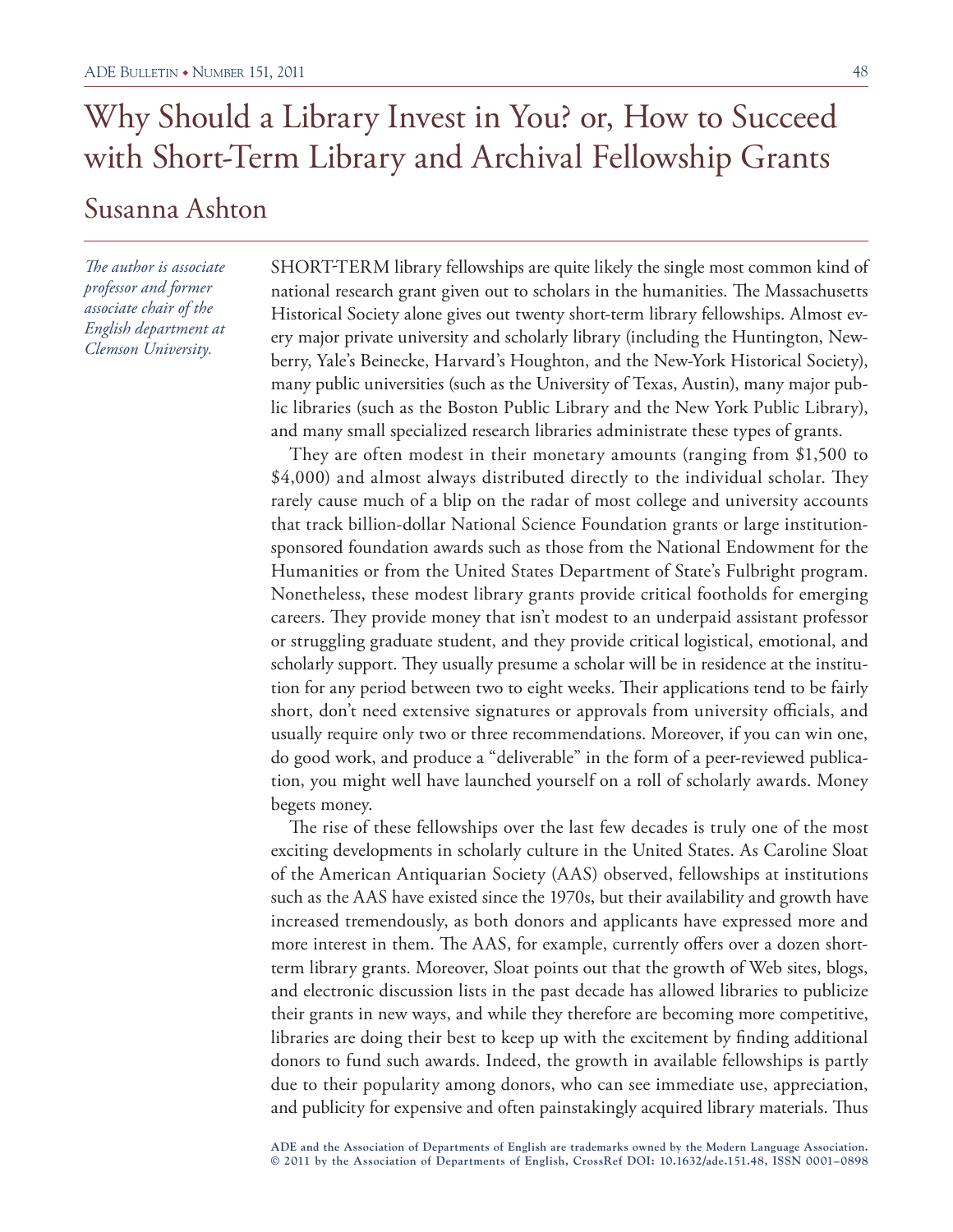Susanna Ashton

making one's own scholarly goals persuasively align with the goals of donors and award committees is really the key to success in library-fellowship applications.

James Grossman, vice president for research and education at the Newberry Library, points out that short-term fellowships allow libraries "considerable flexibility in locating, administering, and allocating funds," a flexibility that can be "particularly useful in times of financial stringency." Not only can a smaller donation go a longer way (a \$50,000 foundation donation, for example, can easily generate income for a \$2,500 summer research grant for many years), but because the donation is usually internal to the institution, issues common to long-term Mellon or National Endowment for the Humanities library grants concerning extensive external peer review and other more complicated regulations rarely come into play. Indeed, Grossman notes that many of the collaboratively funded short-term grants that can be found at institutions such as the Newberry (grants funded in part by organizations such as the Midwest Modern Language Association or the American Society for Eighteenth-Century Studies) exist precisely because such scholarly organizations could put up modest amounts of money in collaboration with the library for an immediate and lasting impact on the issues they mutually prioritize.

#### **Some Considerations When Writing a Fellowship Application**

The single biggest issue that arises in library-fellowship considerations is how well the applicant is likely to use the library resources, not necessarily or not solely how brilliant the argument or project is. After all, think of it from the libraries' point of view. Libraries want people who can make their collections famous, who can disseminate scholarship that will publicize the excellence of their collections, who will educate the curators themselves about the content of the collections, and who will provide significant foot traffic. They want people who will be professional and pleasant. They also want people who will help them justify the expensive purchases they have made over the years. They want people who will make them look good and help them garner enough goodwill to, in later years, provide letters of support to NEH grants to the libraries. Thus your job is to demonstrate that you are this type of person.

First of all, assume that the people judging these library fellowships, whether they are librarians or scholars (usually they will be a mix of both, although the ratio can vary by institution), have extensive knowledge of research methods and archival work. They might not know a tremendous amount about your particular topic, but they will know a great deal about *how* your work might get done. This is quite different from a book proposal or, say, a Guggenheim grant, in which you are making a case solely for the brilliance and scholarly significance of your work. Here you have to make a case that the library's *collection* is essential to the production of your indubitably brilliant and significant work.

The single biggest consideration, then, is how you argue for your use of library materials. As a result, you should *avoid* the following:

*Favoring a location.* If you mostly want an excuse to go to Boston, San Francisco, or New York, hide that fact. Or even better, please don't waste anyone's time by applying and possibly preventing a scholar who more genuinely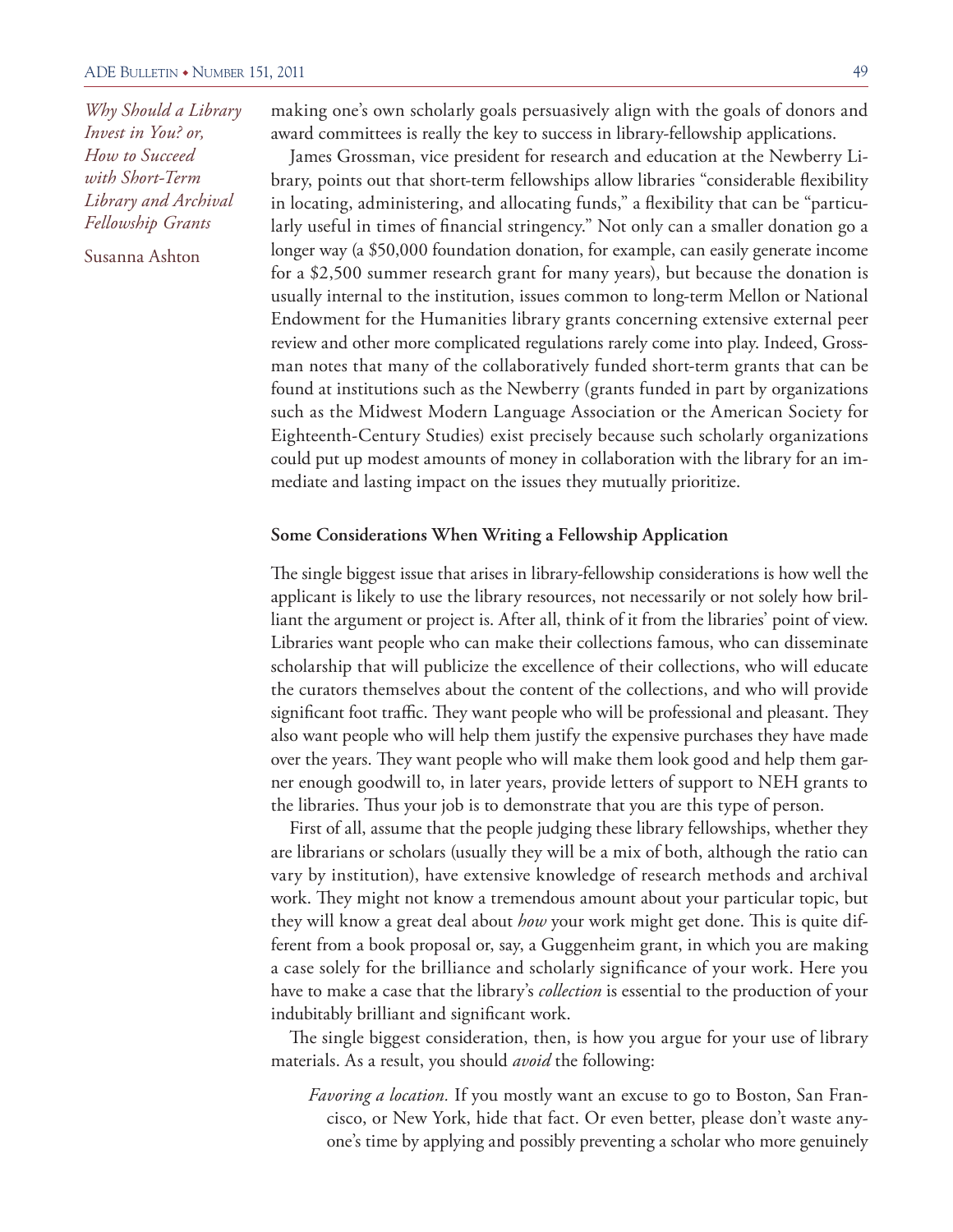Susanna Ashton

needs the archival access from winning a fellowship. The award committees will be looking for people who just want a trip and ruling them out.

- *Needing few documents.* If you just need to look at a few documents, you don't need to be there. Be simultaneously extensive, creative, and specific in your interests (discussed further below). After all, if you only need to see a couple of letters, you could probably pay the library to make you a handful of photocopies and mail them to your house.
- *Looking ignorant of the archives.* If you indicate only a cursory knowledge of the archives, you won't make a good case for your work there. Fifteen minutes looking at their Collection Highlights Web page won't cut it.
- *Emphasizing time and quiet.* If you overemphasize just needing the time and quiet to write, you also won't make a compelling case. It may be true, for who doesn't need more quiet and time? But it isn't likely to be well received by a committee.
- *Using jargon.* Since your award committee is likely to consist of at least some people who are not trained in your specific discipline, be mindful of what might be construed as jargon or what might be common assumptions in your field that demand more interdisciplinary sensitivity if not more explicit explanation.

The following items *should* be emphasized in your application:

- *Knowledge of the culture of the library.* This is a graceful way to direct you first and foremost to the institution's Frequently Asked Questions Web page. One application to one institution will not fit all, and the experts I have consulted all agree that a tremendous number of applications are set aside because they simply indicate the applicant has not bothered to read the relevant regulations and guidelines or to query any gray areas. If an institution requires a terminal degree from all applicants, for example, and you're not certain if they consider an MFA, a master's of library science, or a master's of architecture a terminal degree, get in touch with the staff before you apply.
- *Knowledge of the archives.* To begin with, make sure you are absolutely clear about why you wish to see documents that might otherwise be available online or in published form. What is it about the physical manuscript that you simply cannot know without inspecting it personally? There are many ways to make this case; for example, documents are not all scanned and published, marginalia might not be visible in reproductions, or you may need to understand the physical presence (size, color, binding, jackets, wear and tear, bookplates, inscriptions, etc.) in order to make your arguments about marketing or audience. No matter what your reasoning is, be sure to demonstrate an informed and compelling argument about the reason you need physical proximity.

One way to do this is to consult with the curators and library staff members as much as you, courteously, can over e-mail or by the phone or by letter in order to learn about how collections might shape your work. Don't just tell them what you need; ask them what materials *they think* might inform your work.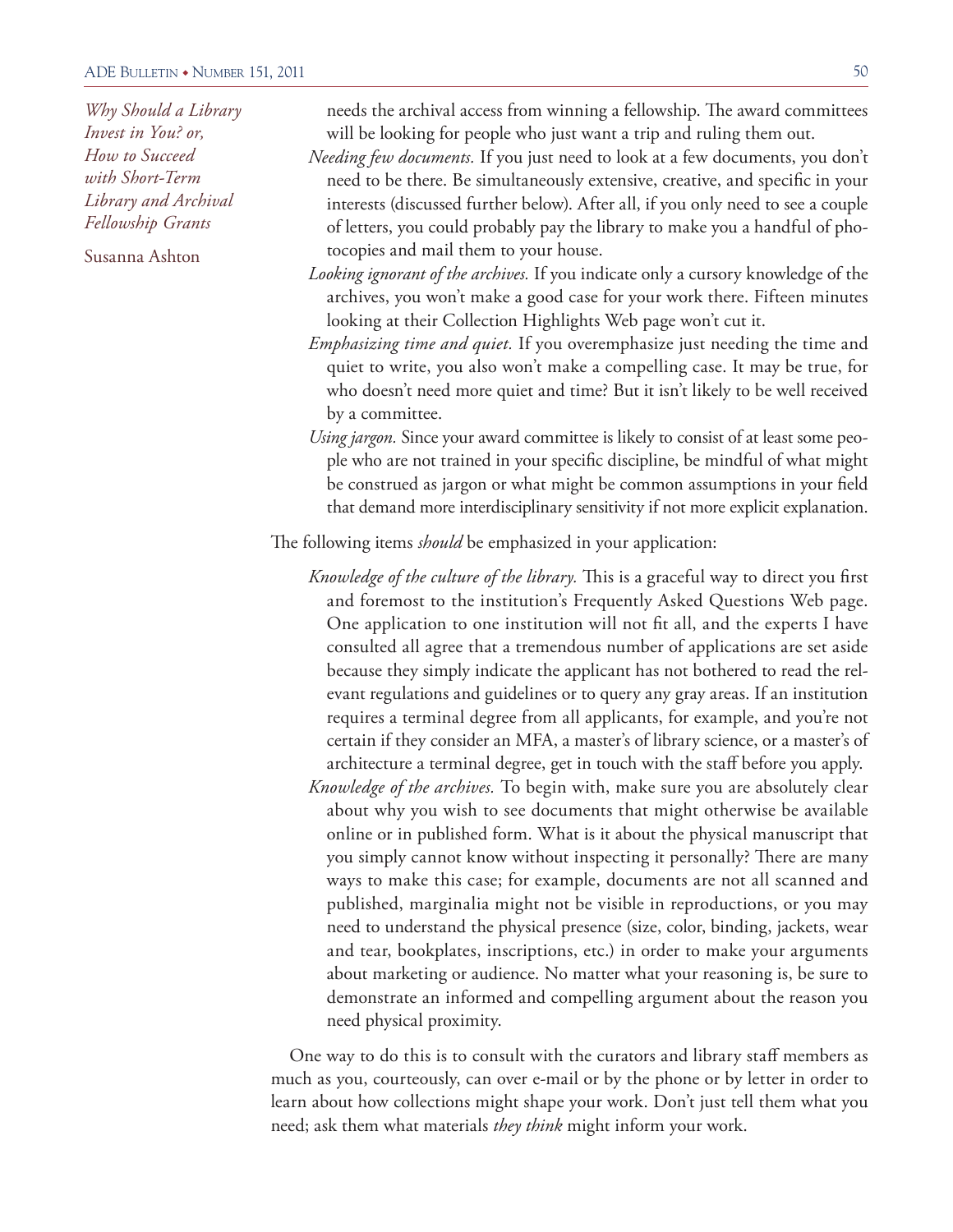Susanna Ashton

Often the greatest materials at rare book libraries, particularly historical societies, are not the manuscripts themselves but the relevant account books, inscribed hymnals, tax records, receipt books, schoolbooks, carbon copies, Sunday school curriculum materials, recipe books, handbills, party invitations, odd little city directories by trade, maps of proposed buildings that never happened, lists of cemetery occupants, christening records, mailing lists of charitable groups, yearly lists of public library purchases for a community, board of director handbooks, instruction manuals, office memos, and court records. These are the kinds of materials that are unsung, unsexy, and yet collected by libraries, and they can provide deep and rich context to seemingly discrete "literary" manuscript research. If you can detail how and why these materials could inform your work, you will be a long way ahead of the applicants who simply glean a couple of bibliography entries from the online book catalog. Indeed, if you possibly can manage it, try to do a scouting site visit for a day or two to speak with the librarians and pore over the catalogs and file books, planning how your application can best highlight your knowledge of their collections.

Finding aids are not always available online. Be sure to ask about them when you do your scouting visit. If you have the time during your scouting session to use them, do so. But even if you can only refer to the desire to use them more fully in your application, that will at least indicate you are knowledgeable about the opportunities the library may offer you.

- *Knowledge of how those materials have been used by other scholars and an explanation of how your work differs.* Do indicate knowledge of the field that differentiates your work from other people's. For example, Author A's influential book on this topic drew extensively on this archive's eighteenth-century children's literature collection; while your topic will similarly examine materials from this collection, you nonetheless plan to emphasize textbooks and orphanage documentation in order to construct a competing argument from a different perspective.
- *Periodicals and newspaper use.* Consider emphasizing any genuine needs you have to access periodical and newspaper collections, which are almost always inadequately microfilmed and incompletely collected. Libraries agonize about the accumulation of periodicals on overcrowded shelves, so you are in a position to justify all the battles they've fought. Regional and obscure periodicals, for example, are often only accessible by what one of my mentors from the University of Iowa, Kathleen Diffley, taught me to describe as "dirty searching"—meaning that someone needs to simply get in there and work with the materials directly. After all, pages often were folded over and not filmed; classified advertisements were skipped; whole issues were ignored. The only way to check up on these variables is to get your hands on the pages and (delicately) turn them yourselves. Thus you might emphasize how such periodical collections held by the library can inform your work.
- *Single-project focus.* A number of veteran members of library-fellowship committees caution that your application should emphasize one particular project instead of suggesting that you will use your grant to revise one project and perhaps launch another two. While ambitious, this kind of agenda is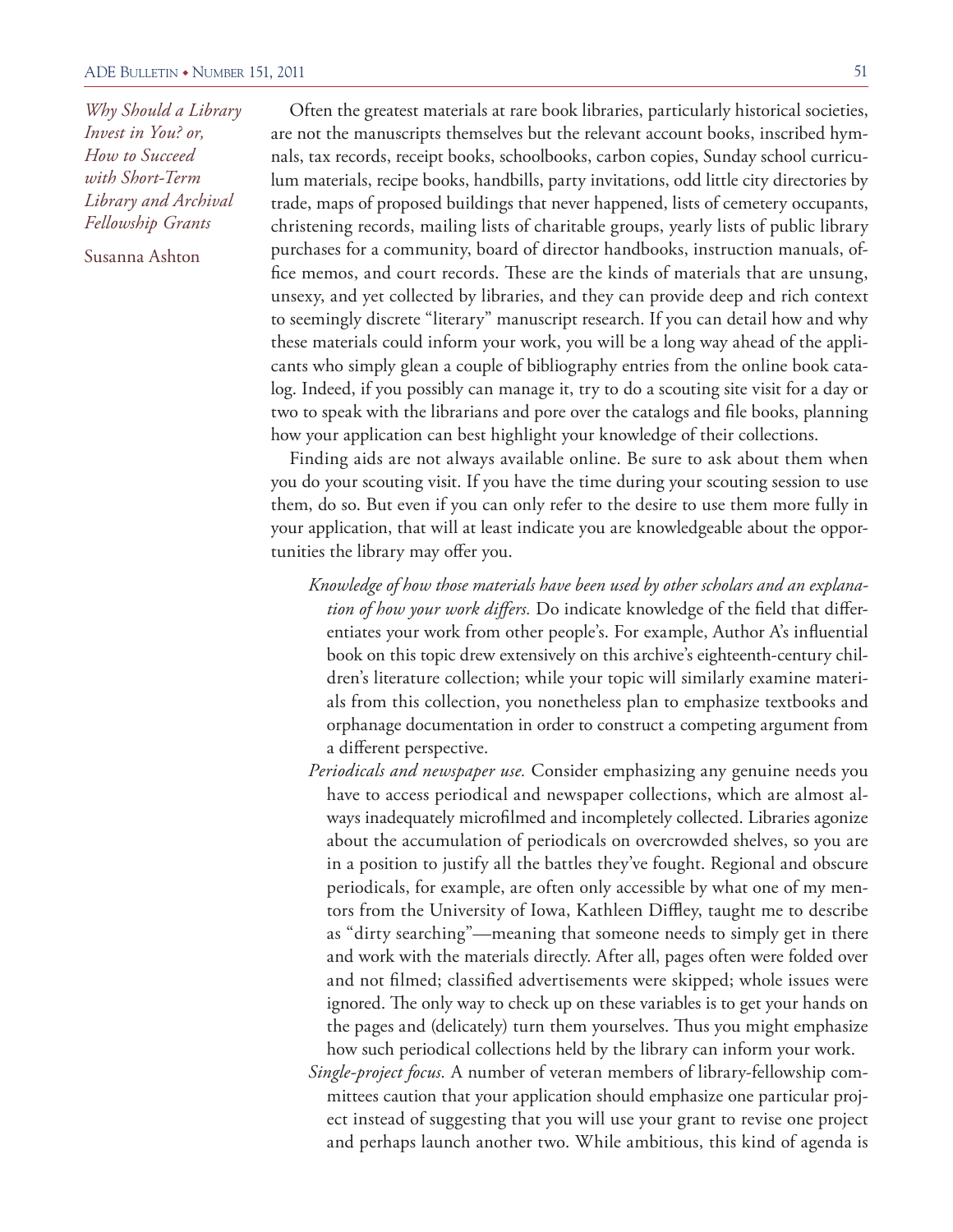Susanna Ashton

hard to judge and measure and can risk looking scattered and inefficient beside an application with a single focus.

- *Your productivity.* Demonstrate your track record in productivity. Libraries want people who will publish. If you have published any scholarship before, emphasize clearly how you did research and then professionally disseminated it, demonstrating unequivocally that there is every reason to think the library's investment in you will pay off for them.
- *Professional contacts.* Your outside letters should be, ideally, from scholars important in their own fields and from scholars who are familiar with the institution you are looking at. If this isn't possible, do be sure that your letters are directed as specifically as possible to your work generally and why your work needs to be done at that specific site.
- *Potential venues for your work.* Instead of simply suggesting you will submit your summer research as an article to an unnamed journal, consider naming the journal or press or publication venue. Librarians and scholars who are on fellowship committees are aware of the competitive and mercurial justice of the publishing gatekeepers, so no one will misunderstand "I plan to complete and submit this essay to *English Literary History* or *American Studies* by next spring" as a fait accompli. However, this is an opportunity for you to signal, yet again, your professional knowledge of the field and your ability to set realistic and appropriately ambitious goals for dissemination of scholarship.
- *Matching funds or other previous investments.* If anyone has already invested in you and this project, make sure the libraries know. Are you already on a dissertation fellowship? Did you receive a library grant the previous year when you wrote your first chapters? Show that this project has already excited "investors."
- *Flexibility.* Libraries are often eager to have scholars work in their collections throughout the year and not simply be in residence for July or August. (Some libraries do prefer their scholarly traffic to occur during the summer months, though, so be sure to read all grant guidelines with care.) Nonetheless, if you can possibly make a case for being in residence for four weeks in November or March, it couldn't hurt and might help your case. Similarly, if it is a longer-term fellowship for, say, six months or a year, you could indicate flexibility about start and end dates that might be well received.
- *Database access.* Don't make it a huge point, but as a small side point you can mention that your current institution may not subscribe to all sorts of expensive and specialized databases that this site library may allow you access to. While it isn't as powerful an argument as asking for access to physical materials, it nonetheless lets libraries justify insanely expensive expenditures they've made to buy access to databases like *Harpweek*, *Early English Books Online*, or *Early American Newspapers*.
- *Previous Fellows.* Research previous lists of fellows or award winners. What projects and, even more tellingly, what publications resulted from their archival work? Often, libraries will proudly list previous award winners on their Web sites, but if they haven't done so, consider contacting the libraries and asking for names. Understanding what kinds of projects have attracted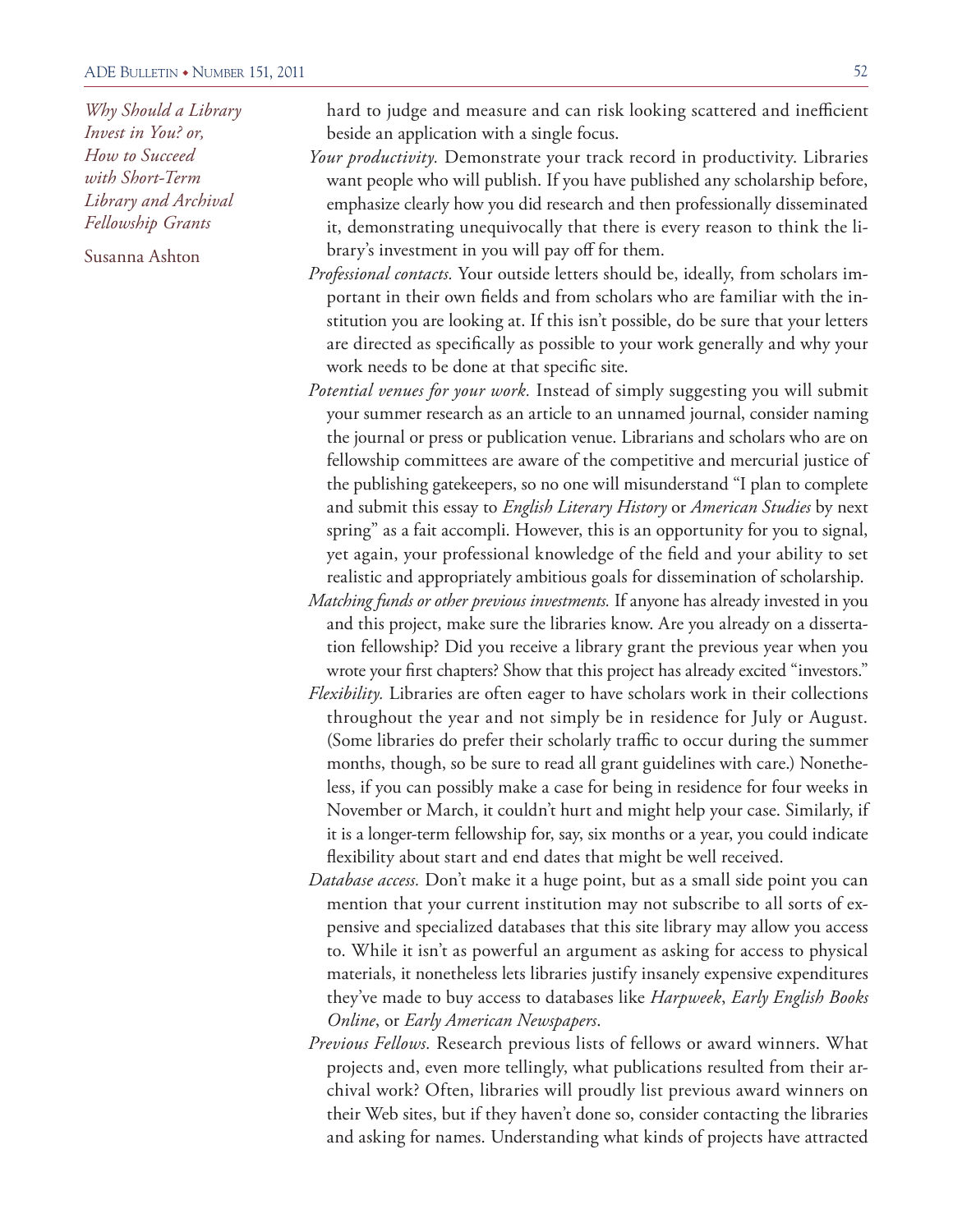Susanna Ashton

library money in the past can clue you in about how to frame your project in similar terms.

### **Once You Are Awarded a Fellowship**

- *Show up*. Show up every day; libraries like to see their money at work. Even if you do spend some of that time daydreaming, they want to see you as a regular patron of their space and their materials. For your award period, your job is to be, quite simply, a scholar in residence.
- *Don't be a diva*. Follow the institutional rules for lockers and pencils. Speak quietly. Turn off the sound on your laptop and make it a habit, not an afterthought, to mute your cell phone as you enter the building. Ask the staff for appointments when you have extensive questions instead of just assuming that they are endlessly free for consultation. Use the foam book wedges when instructed and turn your pages with gloves, as necessary. Be sensitive to the particular security concerns they might have, and don't perform a dramatic sigh when the security guard asks you to open your coat or bag. Be patient if you have to request an off-site manuscript box a day or two ahead of time. Never assume a particular file is yours and yours alone to work with. Be the colleague you'd like to have. You've joined a new community, and it would behoove you to embrace its institutional culture and practices with the respect it deserves.
- *Ask for advice on housing, parking, and local resources*. It doesn't hurt to ask the librarians if they have any advice for guesthouses or inexpensive temporary quarters for the fellows. Can they advise you about where to park or if there is a private commuter bus? The research staff members have seen a lot of fellows come and go, so they might have some tips for you.
- *Meet fellow fellows*. Ask the research librarians who the other fellows are, and try to introduce yourself or have the staff introduce you and get a coffee or lunch. When people are just sitting silently in a cubicle or at a desk, it's hard to know if they are fellow fellows or not, so take advantage of the social advantages the library staff can offer and try to meet some of the other scholars likely working around you. You never know what they may have unearthed in the archives that might be helpful to you, and that shaggy person at the next table may be a Pulitzer Prize–winning biographer or an endowed chair on a huge NEH grant. It might be a family genealogist whose nonacademic status may belie exhaustive knowledge of the local archives. Never underestimate the surprising ways in which people can be helpful, inspiring, and kind. You're in the archival trenches with these people, get to know them!
- *Tell the librarians about remarkable finds*. Offer to do more for the library than just someday publish a book, a dissertation, or an article. If you find something remarkable, particularly if you think it is a bit obscure or unnoticed or could be better cross-referenced or differently cataloged, be sure to call it to the attention of the staff. Often you will be in a position to recognize an important signature on an otherwise insignificant looking thank-you note that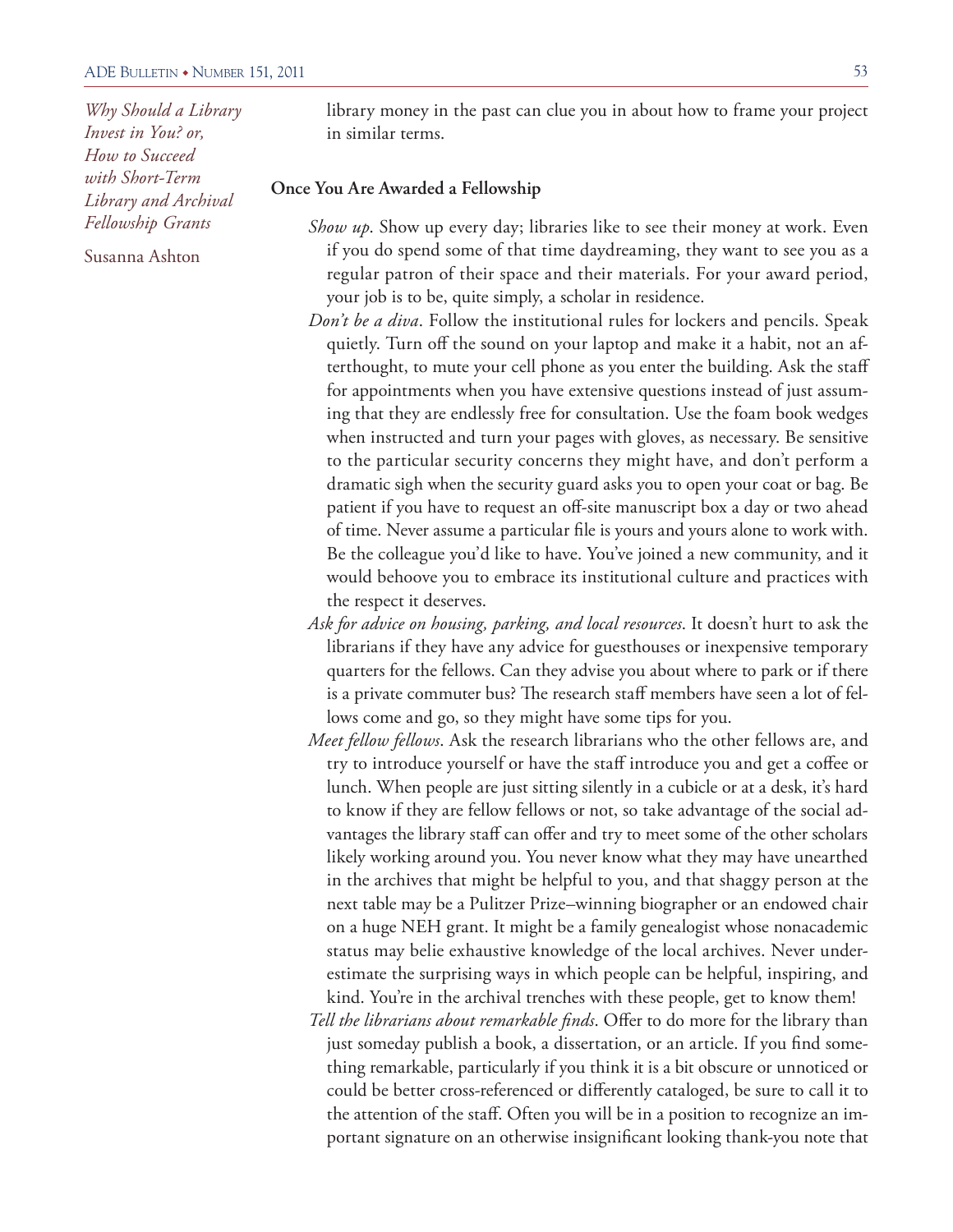Susanna Ashton

will suddenly connect two different collections the library holds. Perhaps you'll notice that an otherwise mundane account book holds a small entry on page 378 indicating a million-dollar donation to an obscure abolitionist splinter group, thus requiring that a different subversive history of political engagement be written. Don't just save up these details for your research (particularly since it may end up buried in a footnote in an obscure journal five years later, let's be honest . . .); tell the librarians and staff members so that you can help educate and excite them about their collections.

- *Write for their newsletters*. Similarly, libraries often have small "friends of the rare book collection"–type newsletters and other in-house journals or publications that they use for publicity and fund-raising purposes. Increasingly these institutions have Web sites and blogs, which might also welcome contributors and research updates. Please consider offering to write a few paragraphs about something remarkable in their collections that you've noticed or simply outlining your work and your experiences there or otherwise contributing something a library audience might appreciate. It might not be a career-making publication, but it would only take a modest expenditure of energy and would garner a lot of goodwill from the people who have now invested in your work. Again, the librarians might not think to ask you, but it couldn't hurt to volunteer.
- *Alert your home institution*. You're certainly planning on sharing your good news with your department chair and your tenure or promotions committee. In addition, please also take a moment to notify your university's PR and media-relations office. They're used to bragging about huge donor grants and technical awards but are often less familiar with these kinds of modest but prestigious awards in humanities research, especially since they don't have "overhead" and go directly to the scholar and not through a university's sponsored programs office. Your award is a happy opportunity to educate your home institution about how recognition in your field works and let them broadcast their pride and support in you. I've seen university alumni magazines feature photos of faculty and graduate student library fellows waving their institutional banner in front of august library facades. Don't be shy about sharing your good news and your good work.
- *Offer to give a talk*. Some libraries have organized talks, seminars, and lecture series that they invite fellows to participate in or deliver. Be proactive and offer to discuss your research at a brown-bag lunch, short talk, *PowerPoint* lecture, or whatever the librarians might appreciate. Nice vita line for you, nice gesture to the library, and it might even give them a small event to invite library donors to. Recognize that there might well be some institutional or schedule constraints that could make your proposal unworkable, but it would nonetheless be kind and professional to modestly offer.
- *Offer to share any reference materials you create*. If you are transcribing letters or creating your own indexes to a file, please offer to share your tools with the staff. Many scholars create their own private digitization projects, for example. Although not all such projects are useful or appropriate, consider